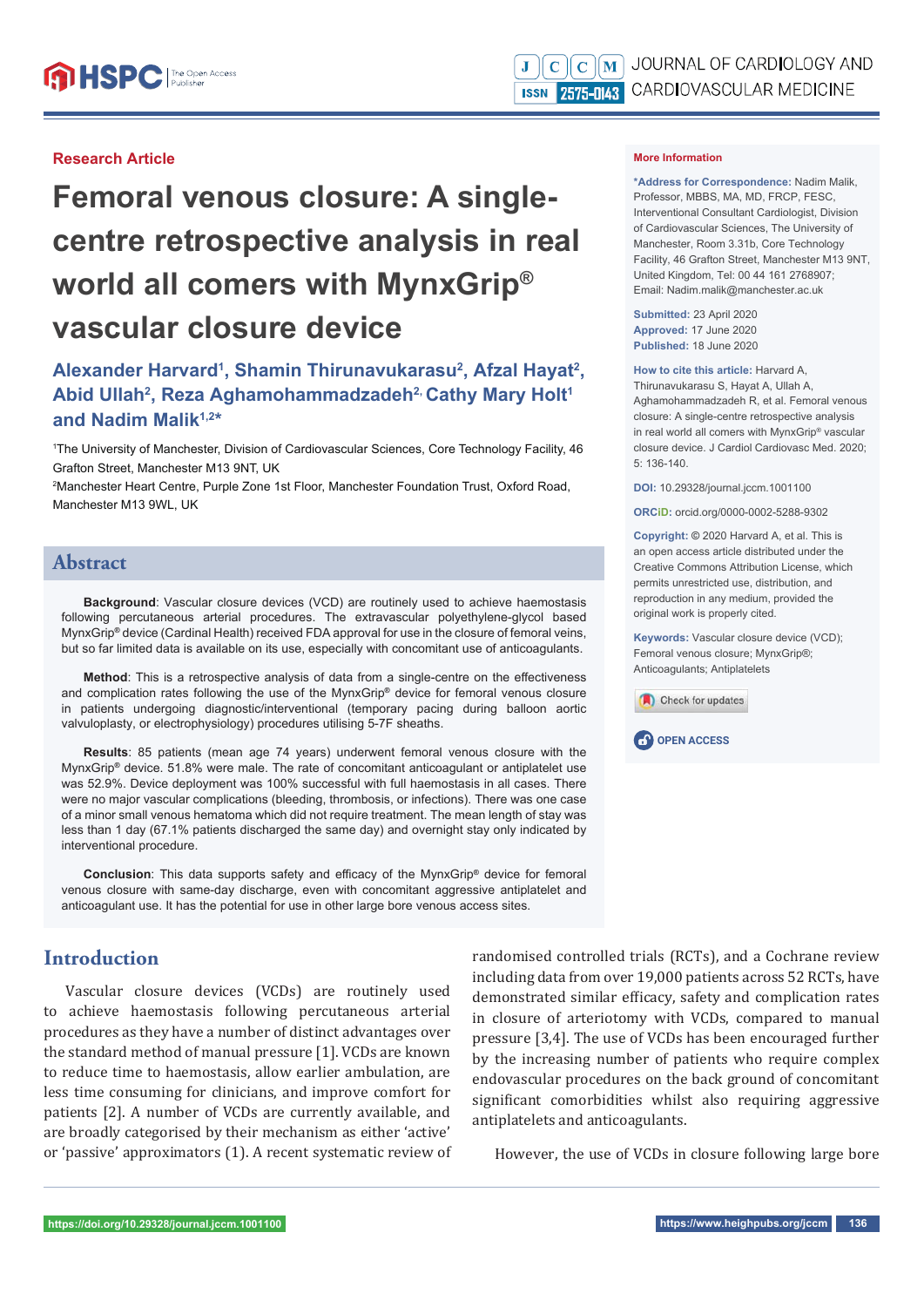

venous cannulation is less defined. Femoral venous access is required during various cardiac procedures, such as right heart catheterisation, insertion of temporary pacing wire with or without other procedures (e.g. complex PCI, Balloon Aortic Valvuloplasty-BAV, Transcatheter Aortic Valve Implantation-TAVI), electrophysiology (EP) studies including atrial/ventricular ablations, leadless pacemaker (Micra) implantation, percutaneous closure of septal defects or patent foramen ovale [5]. Thereafter, venous haemostasis following sheath removal is achieved by the application of manual pressure, for between 10-15 minutes, sometime more, but usually followed by a period of prolonged immobilisation. The use of VCDs for venous closure would therefore be advantageous if it fills the need for comfortable and reliable haemostasis reducing risks of access-site complications (bleeding, haematoma, pseudoaneurysm and infections) whilst allowing safe and early mobilisation as well as discharge [1].

 The use of some VCDs for femoral venous closure has been reported, mainly from small retrospective studies (summarised in table 1) [6-15]. Coto, et al, (2002) studied the use of AngioSeal (St Jude) to close the common femoral vein in 110 patients undergoing cardiac catheterisation or intervention requiring venous access, demonstrating 100% successful deployment and haemostasis without complication [6]. In another retrospective analysis of 26 patients undergoing EP procedures, with a total of 73 femoral vein access sites closed using AngioSeal, Maraj, et al. (2015) reported device success of 98.7%, with one case of minor bruising and no major bleeding or venous complications [7]. Likewise, Shaw, et al. (2004) retrospectively examined use of Perclose devices (Abbott Vascular) for femoral vein closure in 42 patients following cardiac catheterisation [8]. The device success was reported as 88.9%, with 3 cases of small hematoma, 1 accesssite infection and 1 deep vein thrombosis [8]. Subsequent other studies have evaluated an alternative 'pre-closure' technique in which the 6F Perclose device is deployed at the start of the procedure followed by insertion of larger venous sheaths of up to 24 Fr, with tightening of the sutures delayed until the sheath is removed from the vessel, demonstrating similarly higher success rates and only minimal minor bleeding complications [9-13]. Two separate retrospective studies involving use of VASCADE device (Cardiva Medical) in 21 and 102 patients respectively reported 93.8% and 99% haemostasis with a few minor hematomas, one case of deep vein thrombosis and one device failure despite a significant proportion of patients receiving some periprocedural antiplatelet or anticoagulation therapy [14,15].

MynxGrip® (Cardinal Health) is a passive approximator that uses a polyethylene glycol (PEG) sealant which actively adheres to the vessel surrounding the arteriotomy/venotomy site to achieve haemostasis. The sealant readily absorbs blood and subcutaneous fluid to rapidly expand and fill the access tract to physically close the site. The lack of an intravascular component theoretically reduces the risk of intravascular embolization. In 2014, the MynxGrip® device (Cardinal Health) received U.S. Food and Drug Administration (FDA) approval for use in a venous occlusion. However, only limited published data on the safety and efficacy of the MynxGrip<sup>®</sup> (Cardinal Health) in femoral venous closure is available. A preclinical study, in a porcine model, demonstrated the effectiveness of using the MynxGrip® following 7F sheath use with 30 day follow-up evaluation using venography plus doppler ultrasound demonstrating normal flow and no evidence of intravascular sealant, thrombosis or distal embolism [16].

Ben-Dor, et al. (2018) in a prospective randomised clinical trial in 208 patients undergoing diagnostic/interventional procedures evaluated use of MynxGrip® device for venotomy closure, compared with manual pressure and reported 100% success in achieving effective haemostasis, with no significant vascular or bleeding complications (in either group) whilst reducing mean time to haemostasis to 0.12 minutes, compared to an average of 7.6 minutes with manual pressure [17]. However, this study did not fully evaluate for concomitant use of necessary antiplatelets/anticoagulants nor their consequences on venous closure with use of MynxGrip®.

#### **Aims**

The present study aimed to retrospectively evaluate the safety, efficacy and outcomes following femoral venous closure using 5-6F MynxGrip® in real-world patients attending the Catheter Laboratory whilst on concomitant antiplatelets and anticoagulants, with results compared to those without such therapies.

| Table 1: Summary of studies evaluating VCDs for femoral venous closure. |     |                |               |                 |                 |                   |                  |  |
|-------------------------------------------------------------------------|-----|----------------|---------------|-----------------|-----------------|-------------------|------------------|--|
| <b>Ref</b>                                                              | N   | <b>Device</b>  | <b>Sheath</b> | <b>Success</b>  | <b>Bleeding</b> | <b>Thrombosis</b> | <b>Infection</b> |  |
| Coto(6)                                                                 | 110 | AngioSeal      | 8 Fr          | 100%            |                 | 0                 | 0                |  |
| Maraj (7)                                                               | 26  | AngioSeal      | 6-8 Fr        | 98.7%           |                 | 0                 | 0                |  |
| Shaw $(8)$                                                              | 42  | Perclose       | 5-14 Fr       | (40/45) 88.9%   | $3(7.1\%)$      | $1(2.4\%)$        | $1(2.4\%)$       |  |
| Mahadevan (9)                                                           | 146 | Perclose       | 7-14 Fr       | (202/205) 98.5% | $2(1.4\%)$      | 0                 | $\Omega$         |  |
| Mylonas (10)                                                            | 45  | Perclose       | 14 Fr         | (43/45) 95.6%   |                 | $\Omega$          | $\Omega$         |  |
| <b>Rüter (11)</b>                                                       | 72  | Perclose       | 14 Fr         | N/A             | $1(1.4\%)$      | $\Omega$          | $\Omega$         |  |
| Hamid (12)                                                              | 243 | Perclose       | 8-24 Fr       | 304/310 (98.1%) |                 | 0                 | 0                |  |
| Geis (13)                                                               | 80  | Perclose       | 24 Fr         | 37/40 (92.5%)   | 3(7.5%)         | 0                 | 0                |  |
| Dou (14)                                                                | 21  | <b>VASCADE</b> | 5-10 Fr       | 30/32 (93.8%)   | $2(9.52\%)$     | 1(4.76%)          | $\mathbf 0$      |  |
| Hmoud (15)                                                              | 102 | <b>VASCADE</b> | 7 Fr          | 101/102 (99.0%) |                 | 0                 | 0                |  |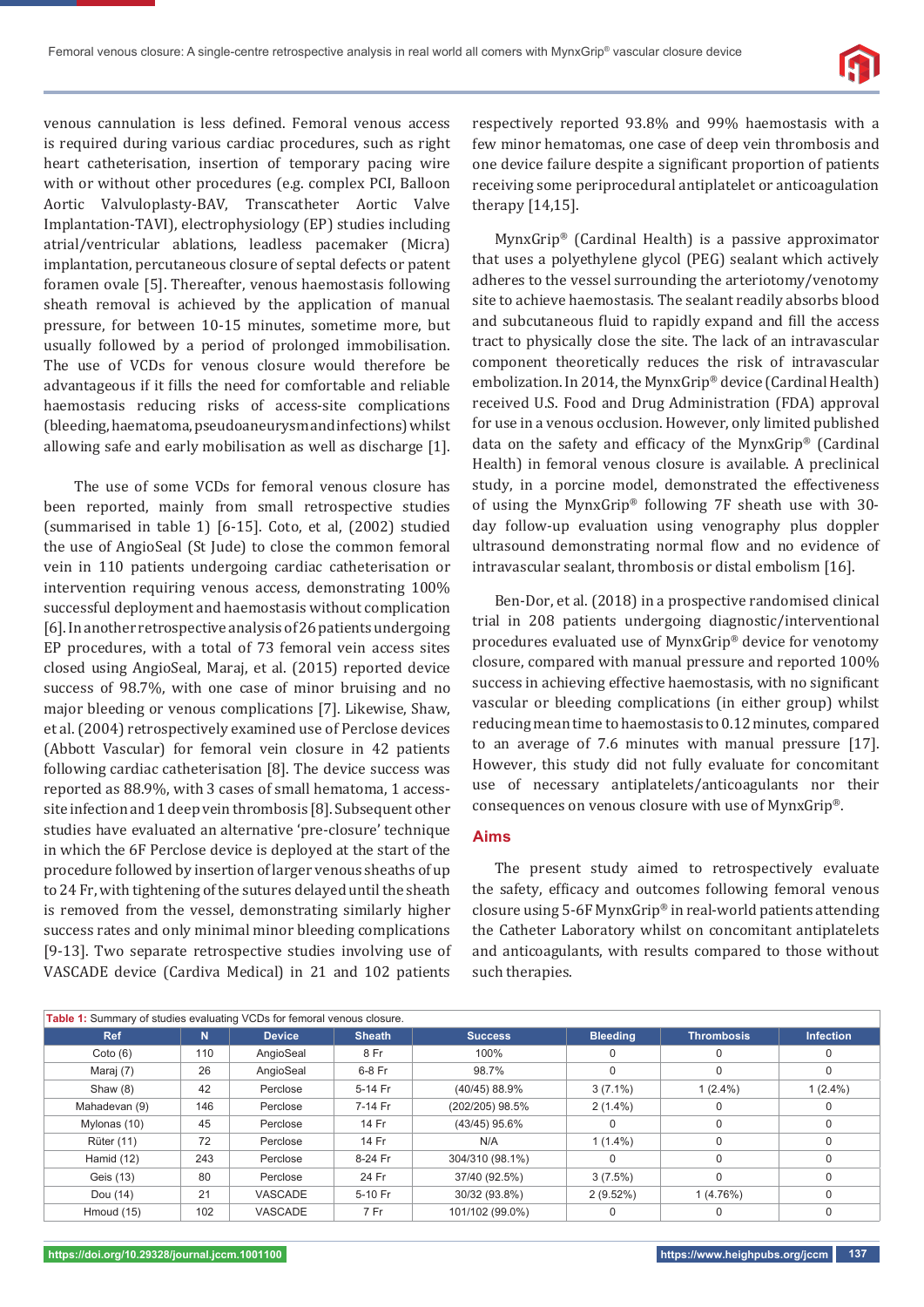

# **Method**

A retrospective analysis of electronic clinical records was conducted to identify patients in whom the MynxGrip® device was used for femoral venous closure following cardiac procedures at our institution. Anonymised data collated included baseline patient demographics (age, sex, current smoking, body mass index - BMI), comorbidities (hypertension, hypercholesterolemia/statin use, diabetes mellitus, previous myocardial infarction, previous coronary artery bypass graft surgery, previous stroke/transient ischaemic attack, peripheral vascular disease, estimated glomerular filtration rate-eGFR) and current use of antiplatelets and/or anticoagulants.

For clarity, the following clinical definitions were used: Current smoking was defined as smoking within the last 3 months. Hypertension was defined as either current use of antihypertensive drug treatment, or a previously recorded blood pressure  $\geq 160$  mmHg systolic or  $\geq 95$  mmHg diastolic. Diabetes mellitus was defined as the need for oral antidiabetic agents, a previous fasting glucose  $\geq 11.1$  mmol/L or a diagnostic oral glucose tolerance test. Hypercholesterolaemia was defined as a total serum cholesterol  $\geq$  5 mmol/L or current statin use.

Procedural data collected included the indication for the procedure and venous sheath size (5/6F) used. MynxGrip® device *efficacy* was defined as the ability of device to achieve 'full haemostasis' within a minute following deployment as per manufacturer's instructions. MynxGrip® device *failure* was defined as 'any requirement for conversion to manual pressure to achieve haemostasis'. MynxGrip® device safety was assessed by including any bleeding from the venotomy site, haematoma formation, haemoglobin drop requiring transfusion, local or systemic infections, deep vein thrombosis or re-admission with any access-site related complications within 30 days of discharge. The discharge date and length of hospital stay was also recorded.

## **Statistical analysis**

GraphPad Prism was used for data analysis and appropriate t-tests were applied according to categorical or continuous data. For all analyses, the criterion for statistical significance was set at *p* < .05.

## **Results**

A total of 85 patients were identified as having undergone femoral venous closure with the MynxGrip® device. In 64 patients (75.3%) femoral venous access was required for temporary pacing wire insertion during balloon aortic valvuloplasty (BAV), and a further 21 patients (24.7%) underwent EP study with or without ablation. Baseline characteristics of the cohort are as shown in Table 2. Mean age was 74 years, and 44 (51.8%) male and 41 (48.2%) female. 55 patients (64.7%) were on antiplatelets and/or anticoagulants;

| <b>Table 2:</b> Baseline patient characteristics.                                                                                              |    |      |
|------------------------------------------------------------------------------------------------------------------------------------------------|----|------|
|                                                                                                                                                | N  | $\%$ |
| Current smoking                                                                                                                                | 9  | 10.6 |
| Hypertension                                                                                                                                   | 32 | 37.6 |
| Hyperlipidaemia or Statin use                                                                                                                  | 30 | 35.3 |
| <b>Diabetes</b>                                                                                                                                | 14 | 16.5 |
| Previous MI                                                                                                                                    | 14 | 16.5 |
| Previous CABG                                                                                                                                  | 7  | 8.2  |
| Previous stroke/TIA                                                                                                                            | 10 | 11.8 |
| Peripheral vascular disease                                                                                                                    | 3  | 3.5  |
| eGFR < 45                                                                                                                                      | 18 | 21.2 |
| MI: Myocardial Infarction; CABG: Coronary Artery Bypass Graft; TIA: Transient<br>Ischaemic Attack; eGFR: estimated Glomerular Filtration Rate. |    |      |

25 (29.4%) on Aspirin alone, 12 (14.1%) on dual antiplatelet therapy (DAPT-Aspirin with Clopidogrel/Ticagrelor), and 18 (21.2%) on an oral anticoagulants alone (Warfarin, Apixaban or Rivaroxaban). 2/18 patients (2.4%) were also on anticoagulant with Aspirin, 3/18 (3.5%) on Clopidogrel and 5/18 (5.9%) on DAPT (Aspirin plus Clopidogrel).

Success of device deployment was 100%. Full haemostasis with haemostasis time < 1 minute after deployment was 100%. No cases required reversion to manual pressure to achieve haemostasis. There were no serious complications; bleeding/requirement for transfusion, pseudoaneurysm, access-site infections, or deep-vein thrombosis (DVT). There was a single case of a small venous hematoma which did not require any treatment and did not affect the length of stay. 67.1% patients discharged the same day. 77/85 patients (90.5%) were discharged the same or next day with 8 patients (9.4%) had a length of stay greater than 1 day, which was cardiac procedure related rather than any femoral venous access complications/issues. There were no readmissions within 30 days. Lastly, comparison between patients on any antiplatelets/anticoagulants (55 patients) with those without any such medication (30 patients) did not show any differences in success of device, complications, length of stay or 30-day follow up.

# **Discussion**

The main finding of this retrospective study is that femoral venous closure with the MynxGrip® device is effective and safe in real-world cohort of patients undergoing diagnostic or interventional catheterisation procedures, even with concomitant use of aggressive antiplatelets and anticoagulants. The only documented complication was a small venous hematoma of no clinical consequence.

Our findings are consistent with that of a number of other retrospective published abstracts [19,20], and a prospective randomised clinical study funded by the manufacturer of MynxGrip®, Cardinal Health, comparing the use of this device with manual pressure that similarly reported 100% success rate for device deployment and haemostasis without complications [17]. Previous published data however did not assess for concomitant use of antiplatelet and/or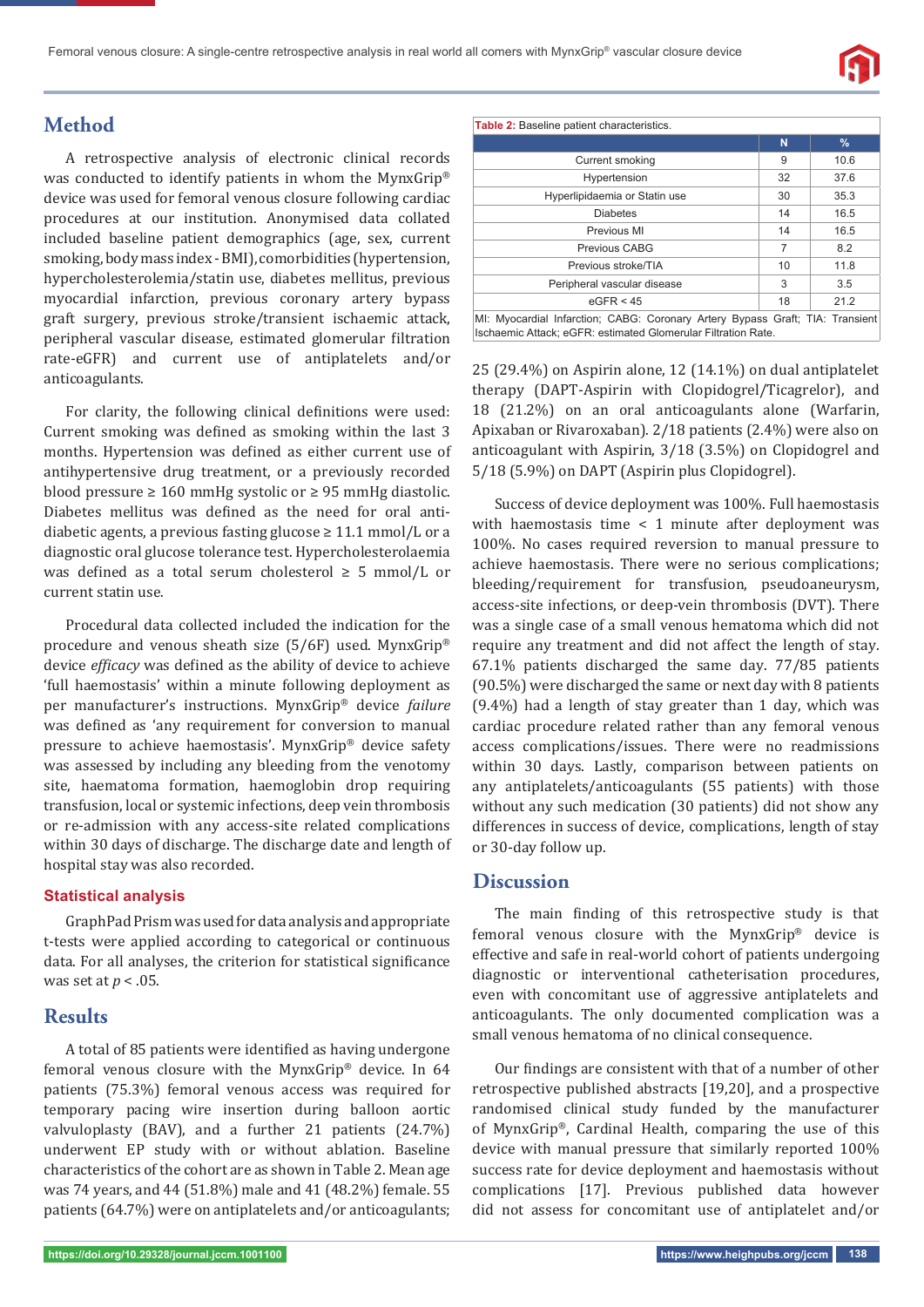

anticoagulants. Accordingly, our independent all-comers real world data with 5/6F sheaths that includes patients on various combinations of antiplatelets/anticoagulants dictated by clinical needs establishes the efficacy and safety of the use of MynxGrip® for femoral venous closure in such high-risk patients also.

Admittedly, although the MynxGrip® device has widely been proved to be safe, there have been isolated case reports of serious vascular complications, including one case of popliteal artery embolization [22]. It is therefore plausible that a larger study would be needed to establish if such distal embolization might also occur following venous closure as well define any clinical consequences arising thereof (i.e. any Deep Vein Thrombosis/Pulmonary Embolism).

Generally, bleeding and local vascular complications remain amongst the most common complications of any cardiac catheterisation procedure. In previous literature complications after femoral venous access closure by manual compression, following catheter ablation procedures, are reported at a low rate of 1.4% [24]. In addition, studies of VCDs in arterial closure have generally failed to demonstrate any reduction in complications, compared with manual pressure [3]. Therefore, given that complication rates associated with venous access are generally low, it is likely that any reduction in venous access related morbidity would require a study with very large number of patients to discern any statistically significant differences, compared to manual compression alone or the use of an alternate device. In addition, the use of MynxGrip® outside of femoral venous closure is yet to be documented. The widespread use of large bore venous access in seriously ill patients (such as in Intensive Care Units), nearly always closed by manual compression, might allow alternate applications for the use of MynxGrip® and may allow such a study in future.

# **Conclusion**

This retrospective analysis supports the existing published data that the MynxGrip® device is effective and safe for use in femoral venous closure, and we now report similar benefits in patients using aggressive antiplatelets/anticoagulants. Along with previous reports that the MynxGrip® device is more comfortable for patients, its greater use in venous closure leading to improved patient comfort, shorter time to haemostasis and reduced length of stay in all cases would offer another major advantage. Future applications of the MynxGrip® device may even evolve to closure of other large bore venous access sites.

# **Limitations of study**

As complications following venous access are relatively low, particularly when compared to that of arterial access complications, the small number of patients studied in this report may therefore not necessarily identify true

complication rates which ideally would require a study with a larger number of patients to identify. The retrospective nature of this analysis meant that some data on patient outcomes including comfort and time to ambulation was not fully extracted, and therefore fully identified. Furthermore, the use of the MynxGrip® for venous closure was based on the clinical decision made by the practitioner, which may theoretically introduce an element of selection bias, with higher-risk patients more likely to experience complications having haemostasis managed with just manual pressure (i.e. excluded). Lastly, the lack of randomisation or a control group consisting of patients in whom femoral venous closure was achieved with manual pressure alone or the use of another device means that no definitive conclusions can be drawn from this data on the superiority of venous closure using the MynxGrip®.

### **Ethics declaration**

None required. However, in conformity with our institutional guidelines only anonymised data regarding the use of MynxGrip® was retrospectively extracted from computerised records and used for work in this manuscript.

# **References**

- 1. Noori VJ, Eldrup-Jørgensen J. A systematic review of vascular closure devices for femoral artery puncture sites. J Vasc Surg. 2018; 68: 887-899. **PubMed:** https://pubmed.ncbi.nlm.nih.gov/30146036
- 2. Fargen KM, Hoh BL, Mocco J. A prospective randomized single-blind trial of patient comfort following vessel closure: extravascular synthetic sealant closure provides less pain than a self-tightening suture vascular compression device. J Neurointerv Surg. 2011; 3: 219-223. **PubMed:** https://www.ncbi.nlm.nih.gov/pubmed/21990828
- 3. Robertson L, Andras A, Colgan F, Jackson R. Vascular closure devices for femoral arterial puncture site haemostasis. Cochrane Database Syst Rev. 2016; 3: CD009541. **PubMed:** https://www.ncbi.nlm.nih.gov/pubmed/26948236
- 4. Cox T, Blair L, Huntington C, Lincourt A, Sing R, et al. Systematic Review of Randomized Controlled Trials Comparing Manual Compression to Vascular Closure Devices for Diagnostic and Therapeutic Arterial Procedures. Surg Technol Int. 2015; 27: 32-44. **PubMed:** https://www.ncbi.nlm.nih.gov/pubmed/26680377
- 5. Tsui JY, Collins AB, White DW, Lai J, Tabas JA. Videos in clinical medicine. Placement of a femoral venous catheter. N Engl J Med. 2008; 358: e30. **PubMed:** https://www.ncbi.nlm.nih.gov/pubmed/18579807
- 6. Coto HA. Closure of the femoral vein puncture site after transcatheter procedures using Angio-Seal. Catheter Cardiovasc Interv. 2002; 55: 16-19.

**PubMed:** https://www.ncbi.nlm.nih.gov/pubmed/11793489

- 7. Maraj I, Budzikowski AS, Ali W, Mitre CA, Kassotis J. Use of vascular closure device is safe and effective in electrophysiological procedures. J Interv Card Electrophysiol. 2015; 43: 193-195.
- 8. Shaw JA, Dewire E, Nugent A, Eisenhauer AC. Use of suture-mediated vascular closure devices for the management of femoral vein access after transcatheter procedures. Catheter Cardiovasc Interv. 2004; 63: 439-443.

**PubMed:** https://www.ncbi.nlm.nih.gov/pubmed/15558775